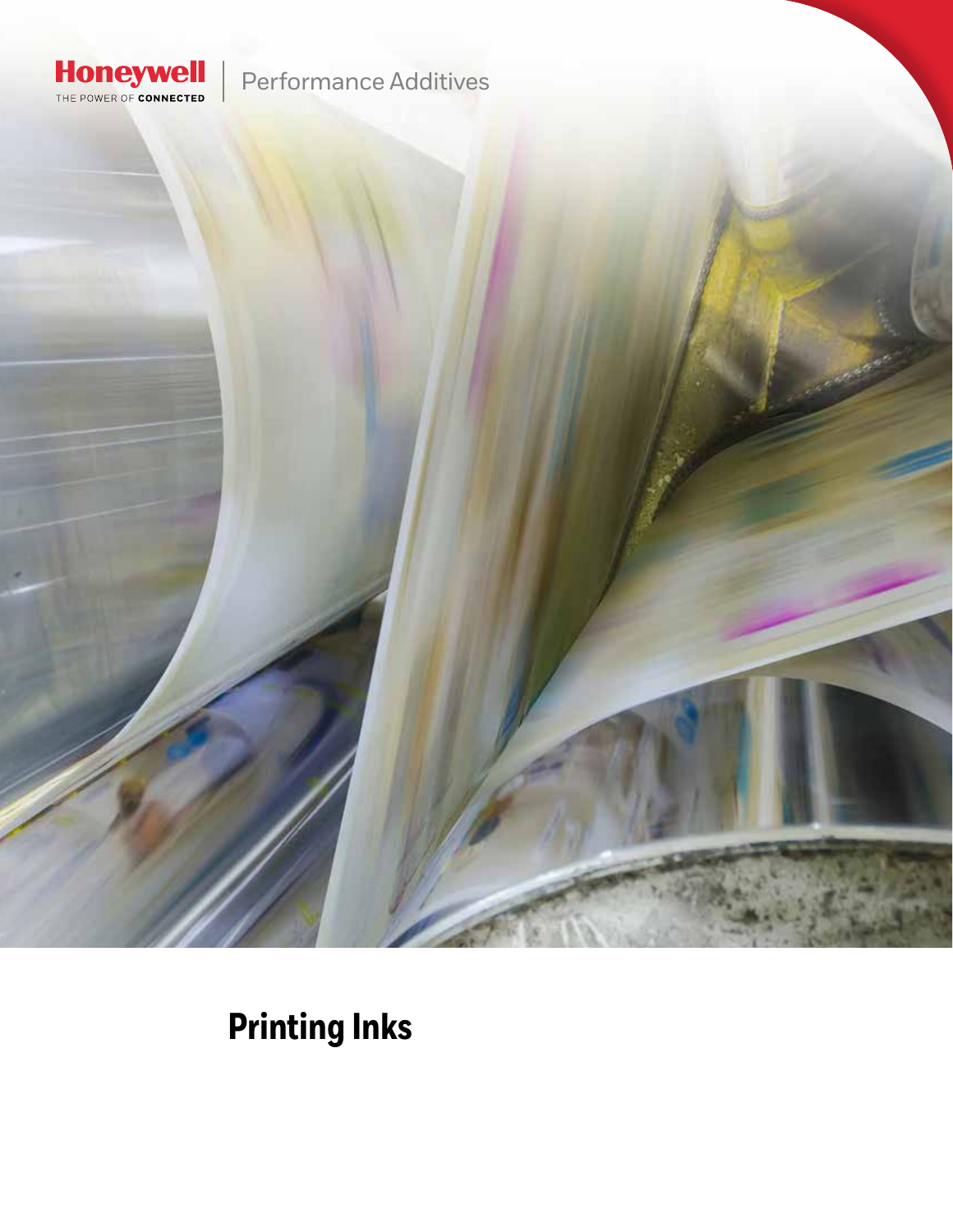# **Honeywell Gives You Every Advantage**

## **Honeywell A-C® Performance Additives**

Honeywell's A-C® Performance Additives help you improve a multitude of processes and products. They help make your printing inks perform better, manufacture more easily, and maintain cost-effectiveness. They give you a competitive edge in the marketplace that lets you increase profitability. With a versatile line of nearly 100 polyethylene, copolymer, and micronized polyolefin waxes, we can offer a diverse array of chemistries, properties, and particle sizes that meet virtually any ink requirements you have.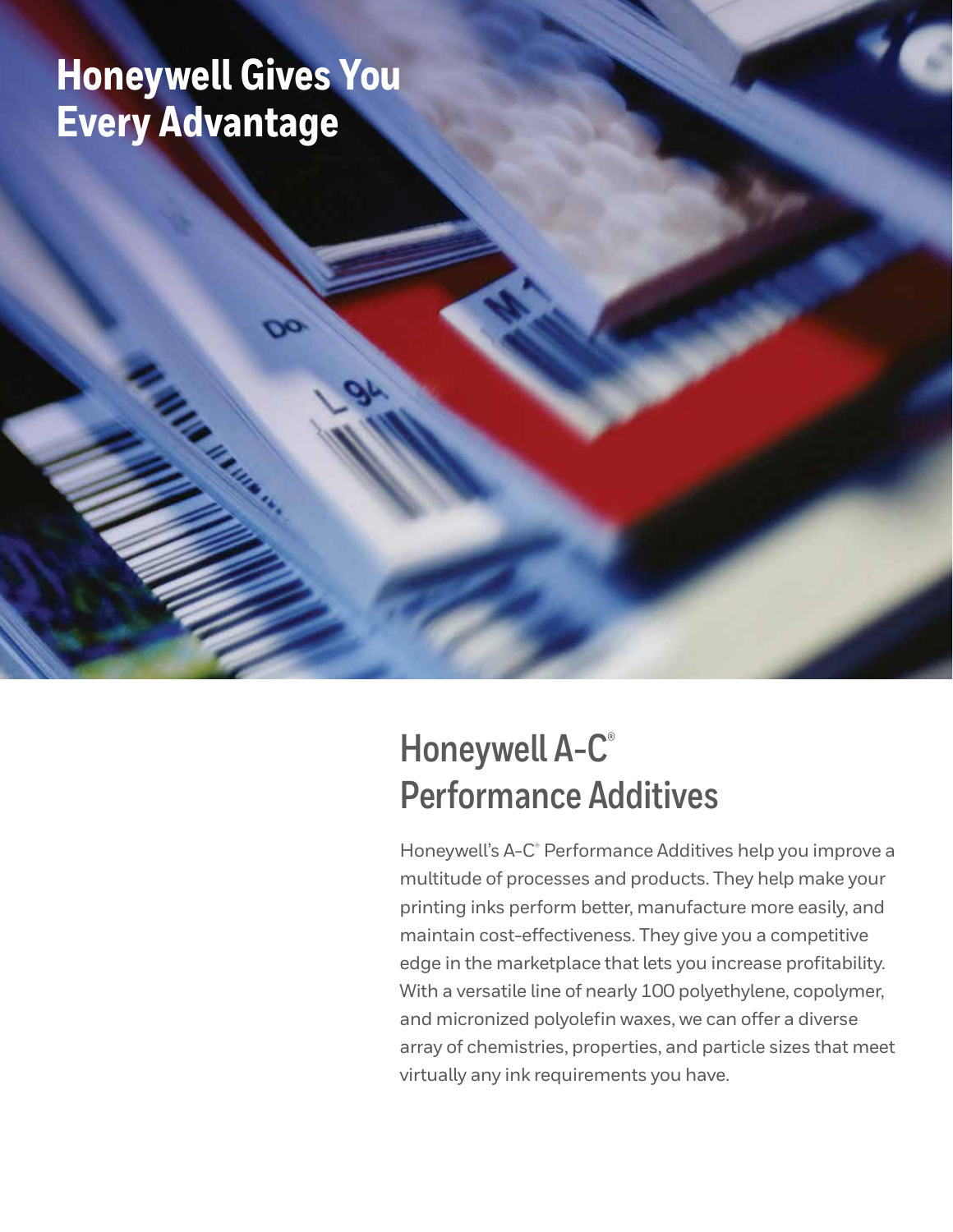### **You Have a Wide Range of Choices**

The versatile line of A-C® Performance Additives includes a variety of different chemical functionalities that can satisfy the needs of a multitude of printing ink applications. Among our offerings are low molecular weight polyethylene homopolymers, oxidized polyethylene polymers, polyethylene copolymers, polypropylene polymers, and the ACumist® series of micronized polyolefins. Many of the polymers also have post-reacted versions.

### **You Can Rely on Honeywell's Expertise**

Honeywell has more than 50 years of experience in the field of polymer science. We were the first to produce polyethylene waxes. Years of innovation in product design and experience in solving problems for our customers have made our line of A-C polyethylenes the world's broadest, most versatile family of low molecular weight polyethylene waxes.

Today, we are still one of the world's leading manufacturers of low molecular weight polyethylene polymers and copolymers and have the know-how and expertise to consistently deliver products of the highest quality.

But products of the highest quality are only one part of the Honeywell equation. You also get the advantage of our global supply and customer service capabilities, assuring you of the right product delivered when and where you need it. And you get the benefits of our vast industry applications knowledge and formulations know-how that can help you formulate your products easily and cost-effectively.

### **Here's How You Can Use A-C Performance Additives**

A-C polyethylenes, A-C copolymers, and ACumist micronized polyolefins are a family of synthetic waxes used as additives or modifiers in printing inks to improve mar and abrasion resistance, slip, control of rheology, and other properties.

In ink applications, a fluid is spread in a thin layer on a substrate. The layer hardens into an adherent film through the action of any of a number of mechanisms. You can use polyethylene waxes to modify the properties of both the applied fluid and the final film. In the fluid, the polyethylene wax can control its rheology characteristics. In the final film, the low molecular weight polyethylene wax can modify surface properties, such as coefficient of friction, mar and abrasion resistance, and gloss. These property enhancements are important to ink manufacturers.

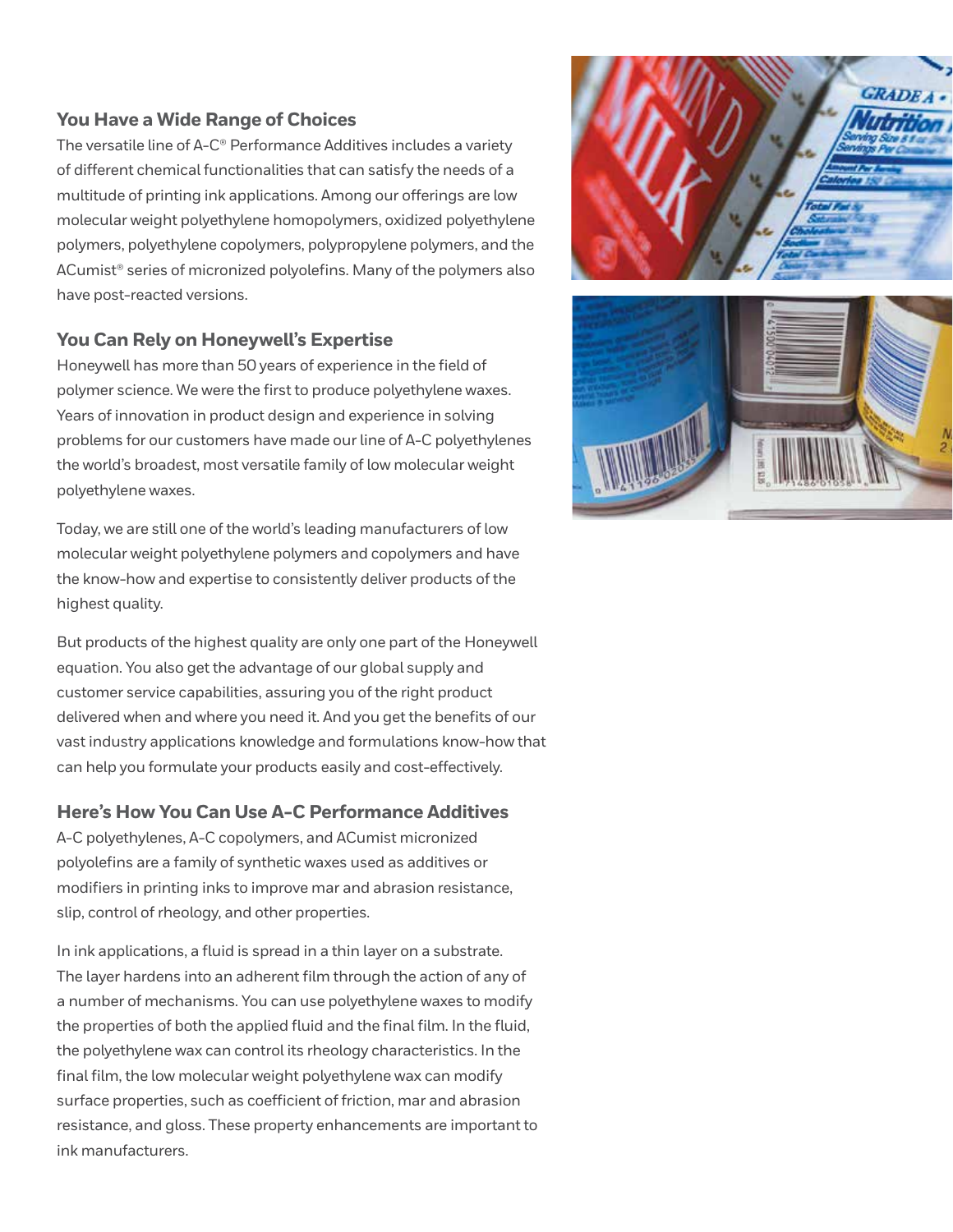## **Structure and Properties**

As the charts to the right of the page show, the properties of low molecular weight polyethylene waxes can be described on three levels: by their molecular (structural) features, by their physical properties, or by their application properties.

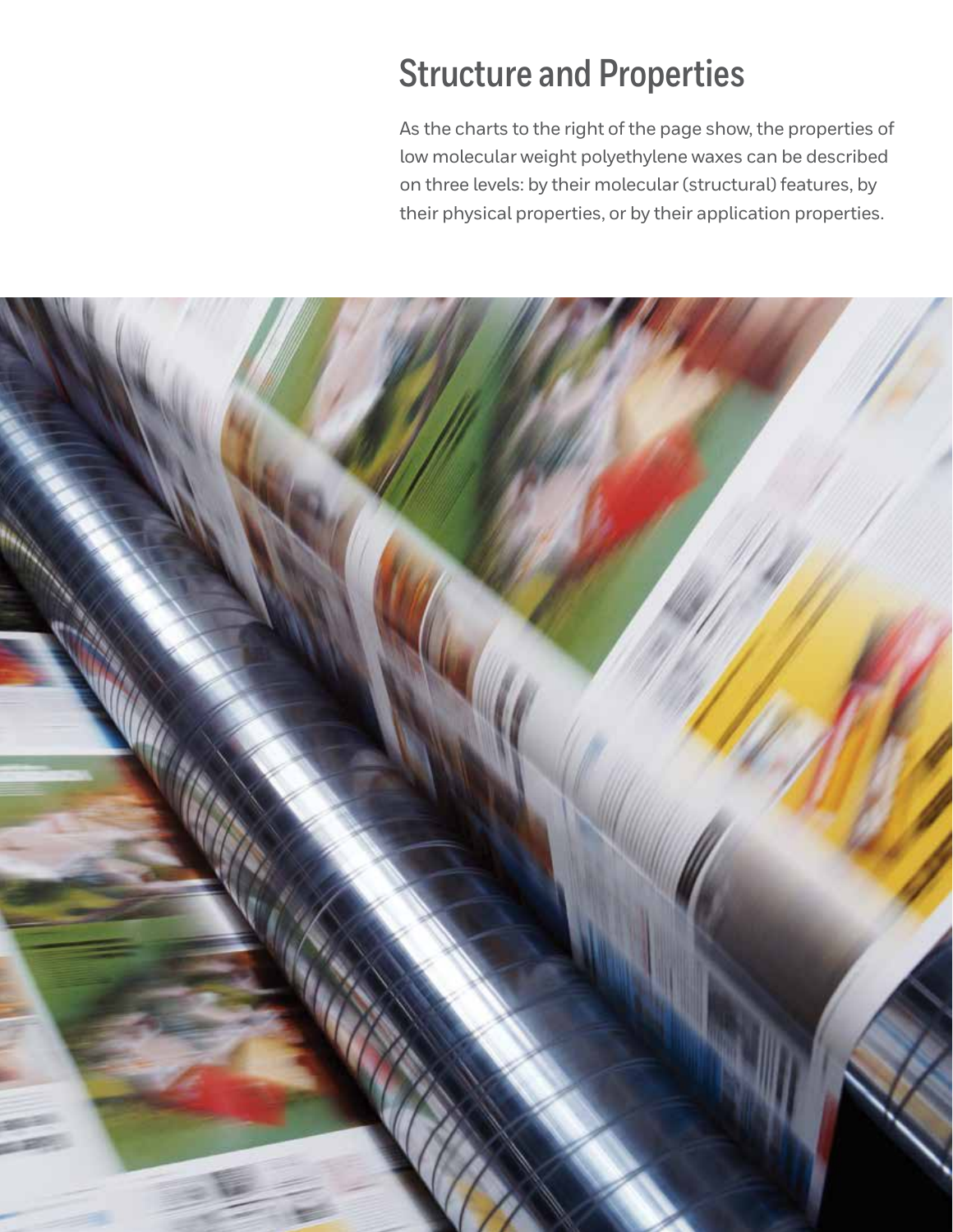### **Molecular Features**

Because of the heterogeneous nature of their molecular weight and composition, it is virtually impossible to completely determine the molecular structure of polyethylene waxes. As with any other polymer, it is necessary to describe these materials by averages and distributions. The molecular weight of these products range from 700 to 5,000, making them compatible with many ingredients used in the manufacture of printing inks.

It is important to remember, too, that no single structural characteristic determines a physical property. Rather, most physical properties stem from a combination of the structural characteris tics. Melt viscosity, for instance, is the result of a combination of all of the structural characteristics of a material.

Many qualitative relationships between structural characteristics and physical properties are well recognized. Higher molecular weights, for example, lead to higher viscosities. Usually, though, it is difficult to develop detailed quantitative relationships.

### **Physical Properties**

Wax grades are most frequently described and distinguished by their physical properties. On a theoretical level, it would be easy to list as many as 100 wax properties that could be of value in ink applications. On a more practical level, however, that list can be limited to a lower number of the most important properties, as shown in the chart.

### **Application Properties**

It is the application properties, however, that are of direct concern to the ink maker. These properties stem, not just from the physical properties of the wax, but from a complex interaction between the wax and the other ingredients, and from the processing methods. That's where Honeywell's vast experience comes into play. Because of their expertise and experience, our technical service personnel, who are knowledgeable in more than 20 end uses that utilize our polyethylene waxes, can help you quickly zero in on the wax best suited for your application. There are times, however, when the best wax for a particular application can only be determined empirically.

The applications properties listed here summarize the key characteristics of low molecular weight polyethylene waxes in inks. Among the most important characteristics are slip and anti-blocking properties, trapping, as well as mar and abrasion resistance.

#### **Molecular (Structural) Features**

Composition (co-monomer) Composition Distribution Molecular Weight Molecular Weight Distribution Degree of Branching

#### **Physical Properties**

Density Crystallinity Hardness Softening Point **Toughness** Melt Viscosity Hydrophobicity Solubility Emulsifiability

### **Application Properties**

Abrasion Resistance Mar Resistance Slip Rheology Gloss Control Trapping Anti-block Anti-offset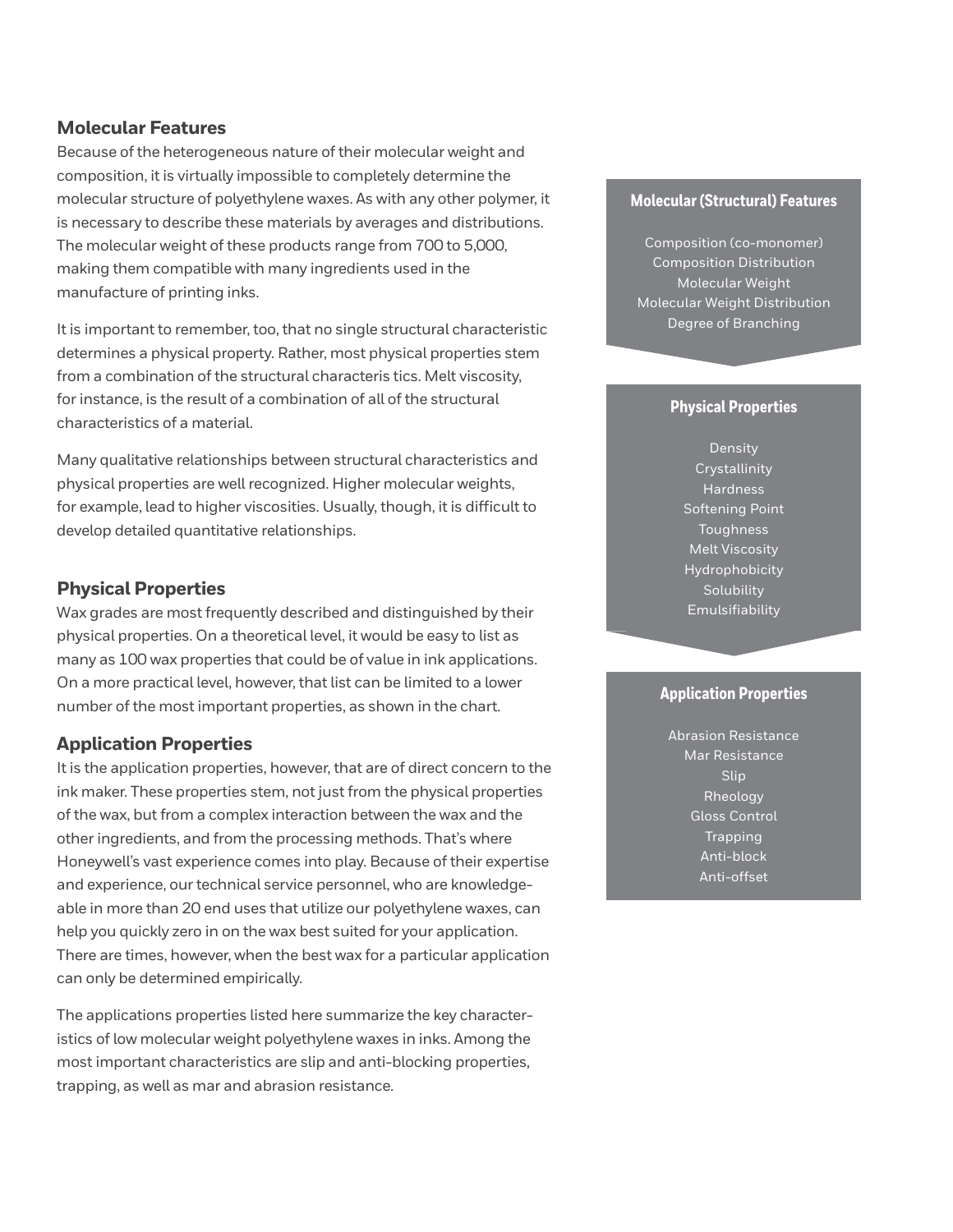### **ACumist® Micronized Polyolefin Waxes**

| <b>INKS AND OVERPRINT VARNISHES</b>    | <b>BENEFIT</b>                                                                                                     | <b>GRADE</b>                                                           |  |  |
|----------------------------------------|--------------------------------------------------------------------------------------------------------------------|------------------------------------------------------------------------|--|--|
| Gravure/Flexographic Water Based Ink   | <b>Rub Resistance</b><br><b>Coefficient of Friction Reduction</b><br><b>Blocking Resistance</b>                    | A-5, A-6, A-12, A-18                                                   |  |  |
| Gravure/Flexographic Solvent Based Ink | <b>Rub Resistance</b><br><b>Coefficient of Friction Reduction</b><br><b>Blocking Resistance</b><br><b>Trapping</b> | A-5, A-6, A-12,<br>B-6, B-9, B-12, B-18<br>$C-5, C-12$<br>3105B, 3205B |  |  |
| Lithographic                           | <b>Rub Resistance</b><br><b>Coefficient of Friction Reduction</b><br><b>Blocking Resistance</b>                    | B-6, B-9, C-5, D-9<br>3105B, 3205B                                     |  |  |
| Overprint Varnish                      | <b>Coefficient of Friction Reduction</b><br><b>Blocking Resistance</b><br>Mar & Abrasion Resistance                | $A-12, A-18$<br>3105B, 3205B                                           |  |  |
| <b>SPECIALTY INKS - DIGITAL, UV/EB</b> |                                                                                                                    |                                                                        |  |  |
| <b>Hot Melt</b>                        | Viscosity, Flow Modifier<br>Mar & Abrasion Resistance                                                              | $A-12, B-12$                                                           |  |  |
| Liquid                                 | Viscosity, Flow Modifier<br>Mar & Abrasion Resistance                                                              | $A-5, A-6, A-12$                                                       |  |  |
| UV/EB                                  | <b>Scratch Resistance</b><br><b>Coefficient of Friction Reduction</b>                                              | A-5, A-6, B-6, C-5<br>3105B, 3205B                                     |  |  |

### **A-C® Polyethylenes and Copolymers**

| <b>INK TYPE</b>                                     | <b>BENEFIT</b>                                                                                      | <b>GRADE</b>                                     |               |  |
|-----------------------------------------------------|-----------------------------------------------------------------------------------------------------|--------------------------------------------------|---------------|--|
| Heatset                                             | <b>Rub Resistance</b><br><b>Coefficient of Friction Reduction</b><br><b>Blocking Resistance</b>     | A-C 6, A-C 1702<br>A-C 8, A-C 617                | Compound      |  |
| Sheetfed                                            | <b>Rub Resistance</b><br><b>Coefficient of Friction Reduction</b><br><b>Blocking Resistance</b>     | A-C 6, A-C 1702                                  | Compound      |  |
| Liquid Solvent Inks                                 | <b>Rub Resistance</b><br><b>Coefficient of Friction Reduction</b><br><b>Blocking Resistance</b>     | A-C 9A, A-C 8A,<br>A-C 6A, A-C 810A,<br>A-C 820A | Media Milling |  |
| <b>Overprint Varnish</b><br>Liquid Water Based Inks | <b>Coefficient of Friction Reduction</b><br><b>Blocking Resistance</b><br>Mar & Abrasion Resistance | A-C 316, A-C 325,<br>A-C 330, A-C 392            | Emulsion      |  |
| <b>SPECIALTY INKS</b>                               |                                                                                                     |                                                  |               |  |
| <b>Hot Melt</b>                                     | Viscosity, Flow Modifier, Adhesion<br>Mar & Abrasion Resistance                                     | A-C 5120, A-C 617                                | Dispersion    |  |
| Digital, UV/EB                                      | <b>Scratch Resistance</b><br><b>Coefficient of Friction Reduction</b>                               | A-C 617, A-C 1702                                | Dispersion    |  |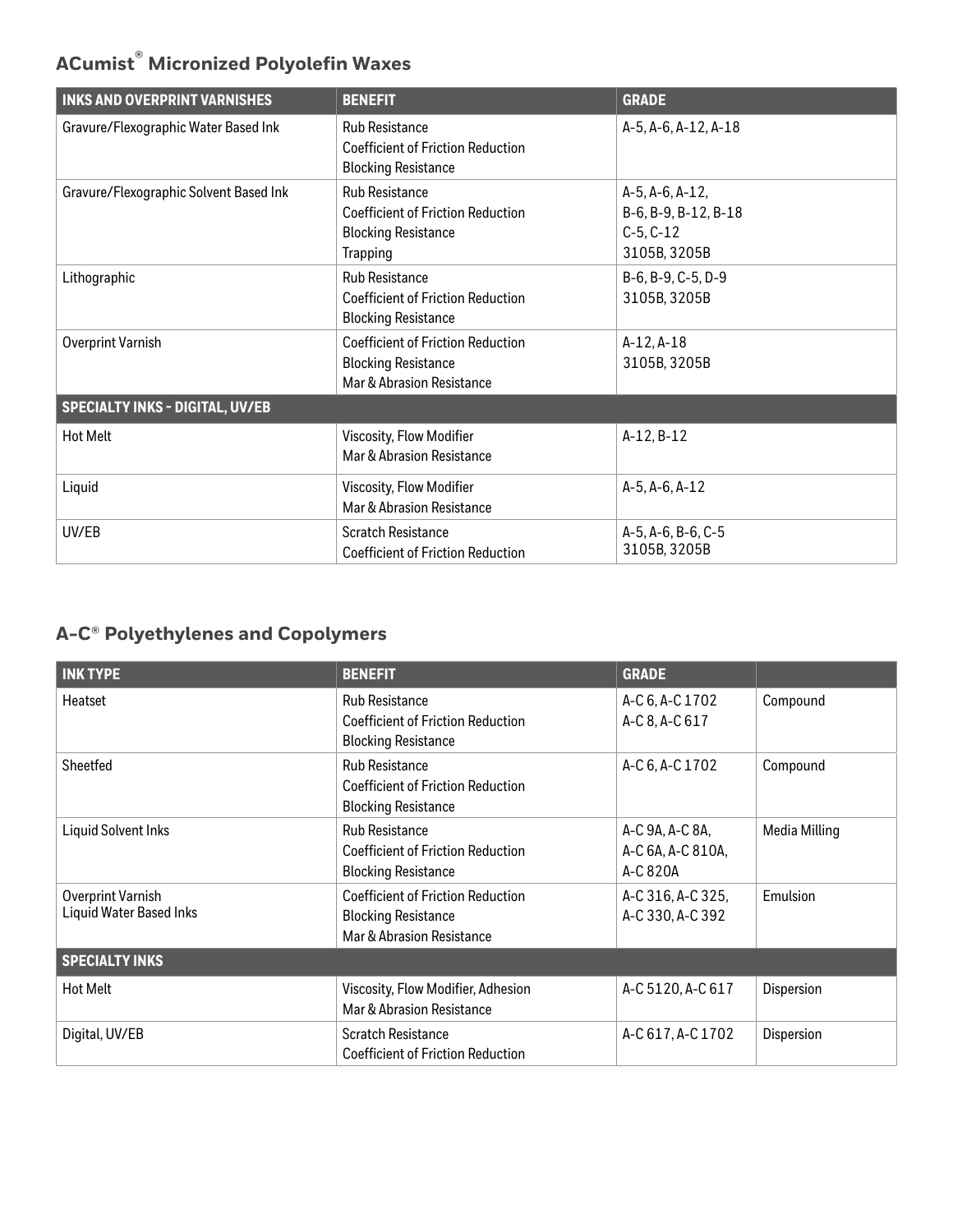# **Dispersion Techniques**

Polyethylene waxes must be finely dispersed for incorporation into inks. Fine dispersions can be produced by one of four methods: media milling, shock cooling, emulsification, or micronization.

The method chosen depends on your required particle size, the formulation, and the equipment available. A range of particle size variations is possible, depending on the reduction procedure used.

### **Media Milling**

In this method, an A-C<sup>®</sup> polyethylene wax concentrate is prepared by ball or pebble milling into a solvent or resin solution. Most common solvents, from aliphatics to alcohols, work well. If a resin is included during the grinding process, the milling time may need to be lengthened because of increased viscosity. However, the resin will enhance the stability of the dispersion.

### **Shock Cooling**

In the shock cooling method, a mixture of solvent and A-C polyethylene is heated to a temperature high enough to dissolve the wax, then the hot solution is cooled, sometimes by adding cold solvent. The particle size and rheological characteristics of the resultant gel will vary with the procedure chosen, such as changing the rate of cooling and/or agitation. This method yields an extremely fine, uniform particle size dispersion.

### **Emulsification**

This procedure is used to prepare submicron particle size aqueous emulsions of carboxylic acid functional A-C polyethylenes. In this method, melted A-C polyethylene wax is blended with surfactant and acid groups are neutralized with a base while stirring rapidly into water. The A-C polyethylene grade and the equipment available determine the exact parameters of the procedure. The end use application determines the type and level of surfactant needed. Surfactants can be anionic, nonionic, or cationic.

### **Micronization**

Honeywell provides a number of micronized waxes. These products can simply be stirred into many formulations with low shear mixing. You may find that preparing a pre-dispersion will facilitate the addition of the ACumist® products into your ink.

| <b>Procedure</b>     | <b>Typical Particle</b><br><b>Size</b> |
|----------------------|----------------------------------------|
| <b>Media Milling</b> | <b>12 Microns</b>                      |
| <b>Shock Cooling</b> | 2 Microns                              |
| Emulsification       | 0.07 Microns                           |
| Micronization        | 3-18 microns                           |

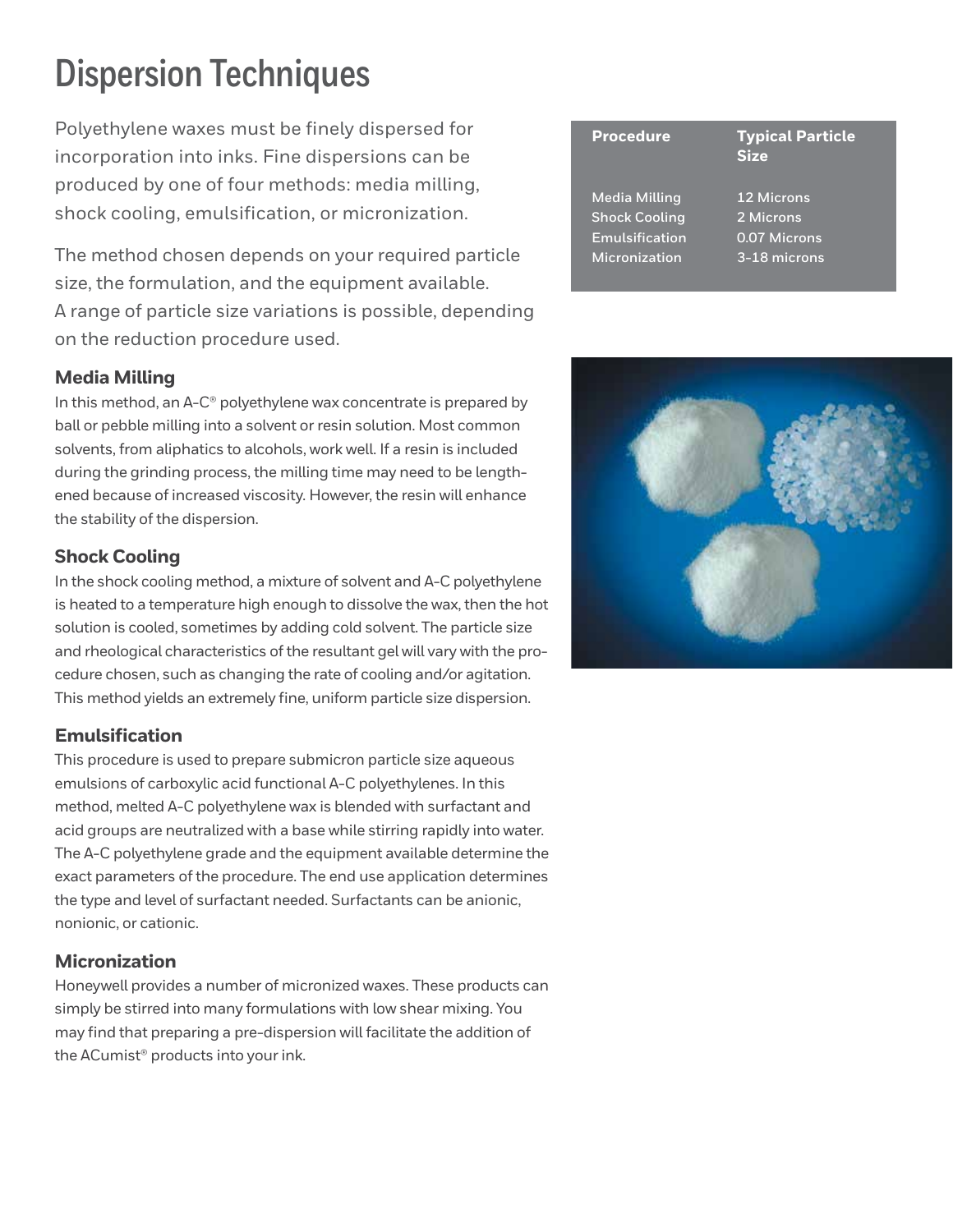## **Performance Benefits**

### **Sutherland Rub Resistance Test** (25 cycles with 4 lb. weight)



Control No Polyethylene

0.75% ACumist® A-12

### **Mar and Abrasion Resistance**

Abrasion is an all-encompassing term that covers marring, scuffing, rub-off, scratching, and other damage to a film surface caused by an object rubbing against or sliding over it.

In general, the abrasion resistance of a film is determined primarily by the toughness and degree of cross-linking of the resin system. Once you select a resin system for your application, adding a small amount of an A-C® polyethylene wax to the formulation can be a cost-effective method for increasing the abrasion resistance, without affecting other important properties.

In most systems, wax particles protrude above the film surface. An abrading surface rides on these particles, reducing its contact with the film and, consequently, reducing abrasion damage. Obviously, slip and abrasion resistance are related in that the slip control contributed by the wax also provides some resistance to abrasion. Surprisingly, however, the wax that gives the lowest coefficient of friction to the film does not necessarily provide the greatest abrasion resistance.

Several properties of a wax, especially hardness and particle size, contribute to its effectiveness in increasing abrasion resistance. Harder polyethylenes usually perform better than softer ones. Larger wax particles are generally more efficient than smaller ones but have a tendency to reduce gloss.



### **Micronized Particle Size vs. Rub Resistance In Water Based Flexographic Inks**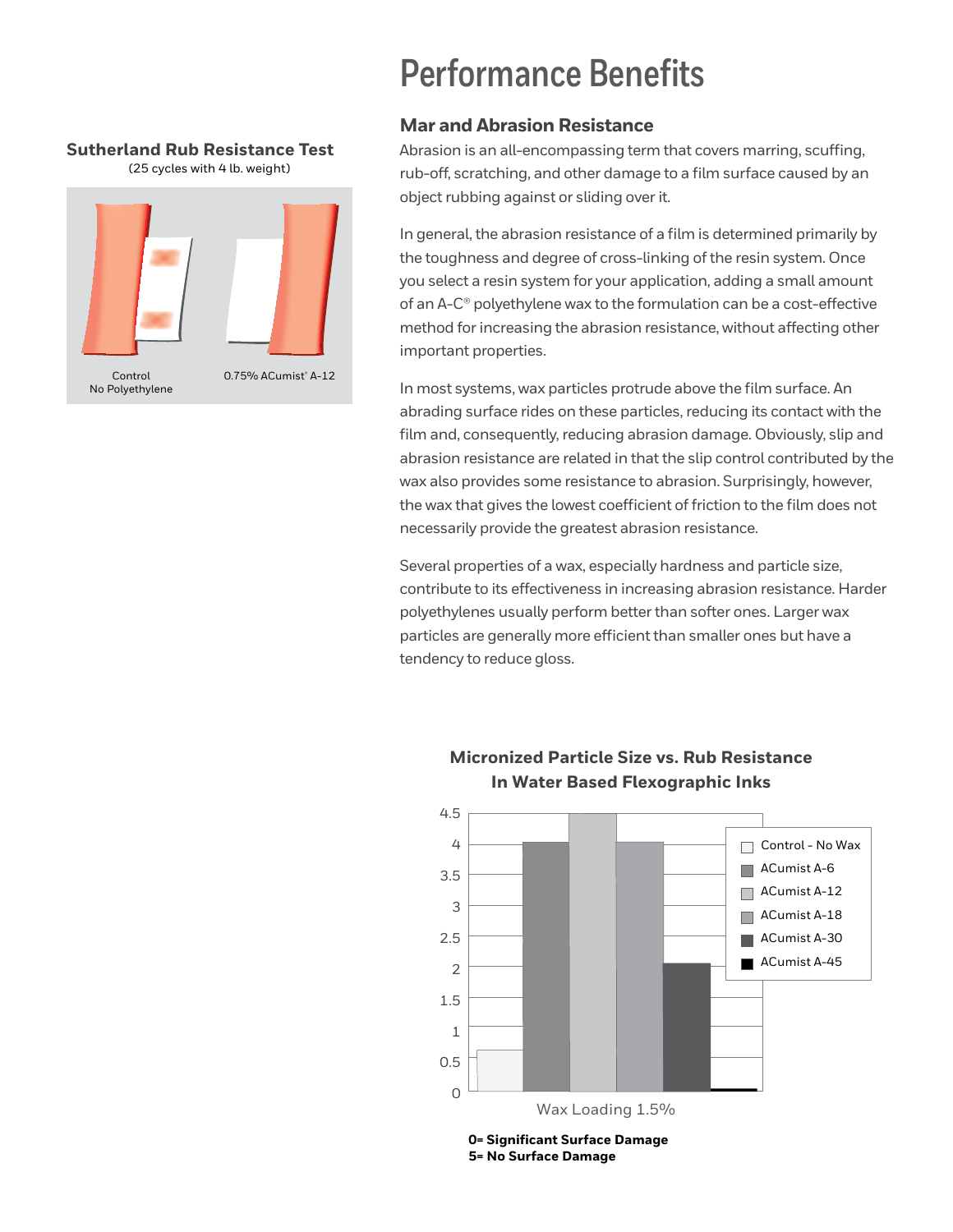### **Slip and Anti-Block**

Slip, a measure of the coefficient of friction (COF), is an important property in many ink applications. Unlike properties like abrasion resistance where "more" is almost always better, slip is usually optimal within an upper and lower limit. Proper slip is important to the troublefree run of paper through the presses and in subsequent operations. For example, a coated paper that is too slippery may not stack properly, yet it must have sufficient slip to move easily along a production line.

Dispersed polyethylene at the surface of an ink is responsible for improved slip, either because the solid polyethylene wax particles act as ball bearings, or because local frictional heating creates a layer of molten wax. Experimental evidence indicates that transfer lubrication, in which a small amount of wax is transferred from the coating to the sliding surface, is also a factor.

The most effective polyethylene wax for any given situation is not always obvious. Sometimes, a combination of hard and soft polyethylenes will give you the greatest modification in COF.





### **Trapping**

A-C® polyethylenes are particularly effective when a second or third color is overprinted on an existing color (trapping). A-C polyethylenes provide the required slip and mar resistance, without interfering with the adhesion of the next color.

### **Other Ink Advantages**

A-C polyethylene and ACumist® additives also contribute to improved rheology characteristics, squalene resistance, and may reduce misting and tack.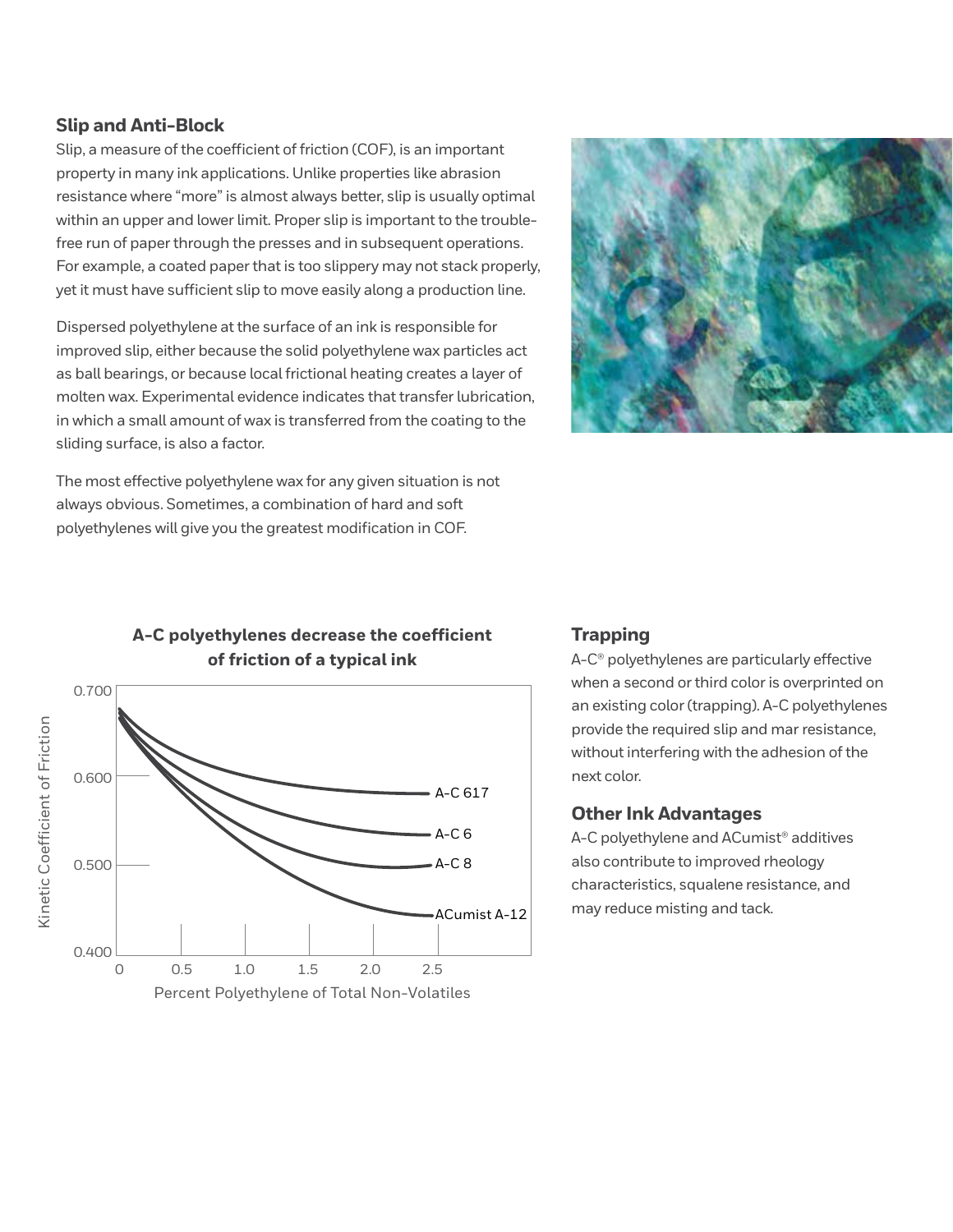## **The Competitive Edge**

 **A-C® Performance Additives offer many important advantages and properties that can be utilized effectively in a wide variety of ink formulations. The characteristics they provide let you make more efficient, cost-effective products that keep your customers satisfied.**

**Learn how to put the power of A-C Performance Additives to work for you. Visit our web site: [www.honeywell.com/additives](http://www.honeywell.com/additives) for more detailed information or to request a product sample.**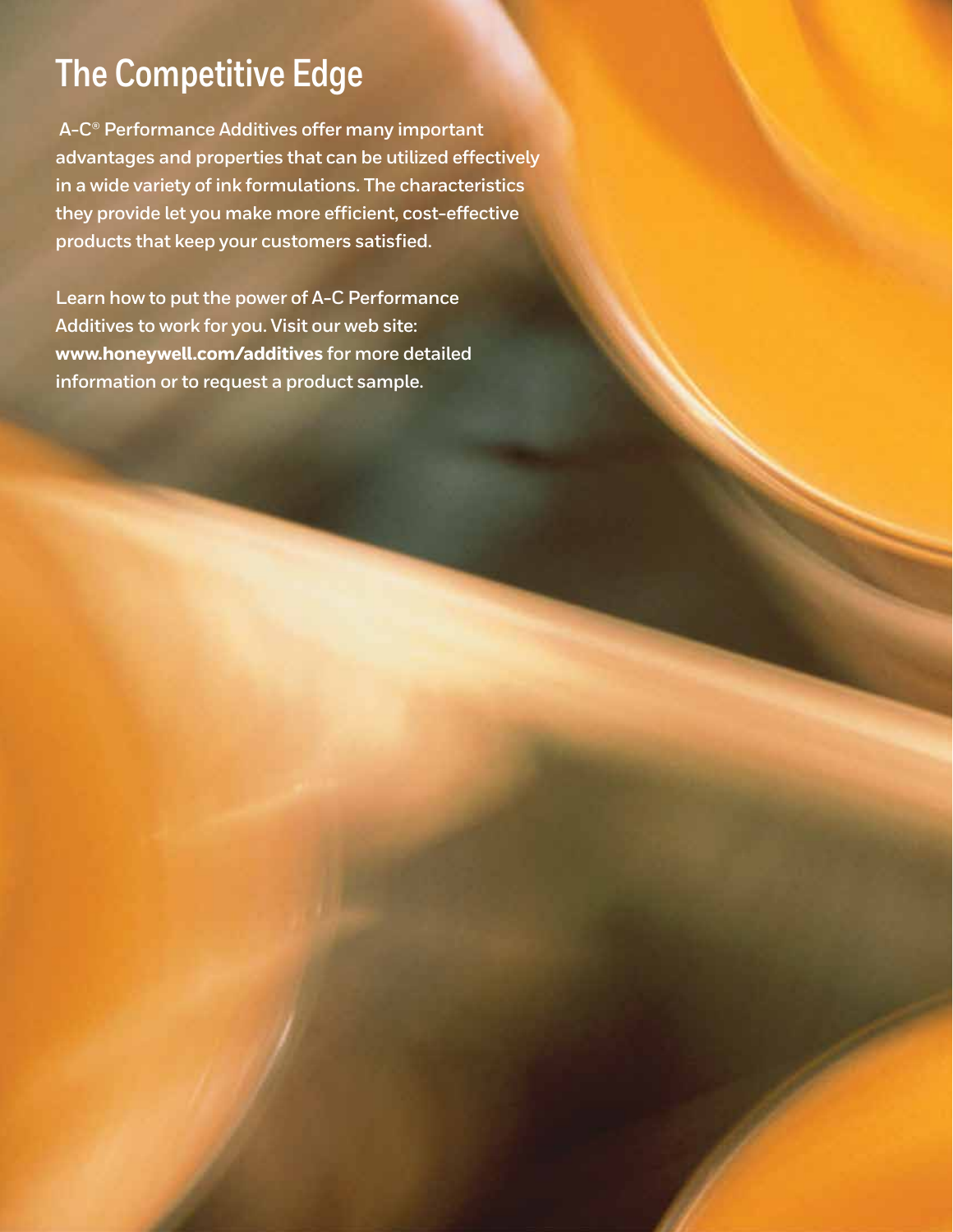